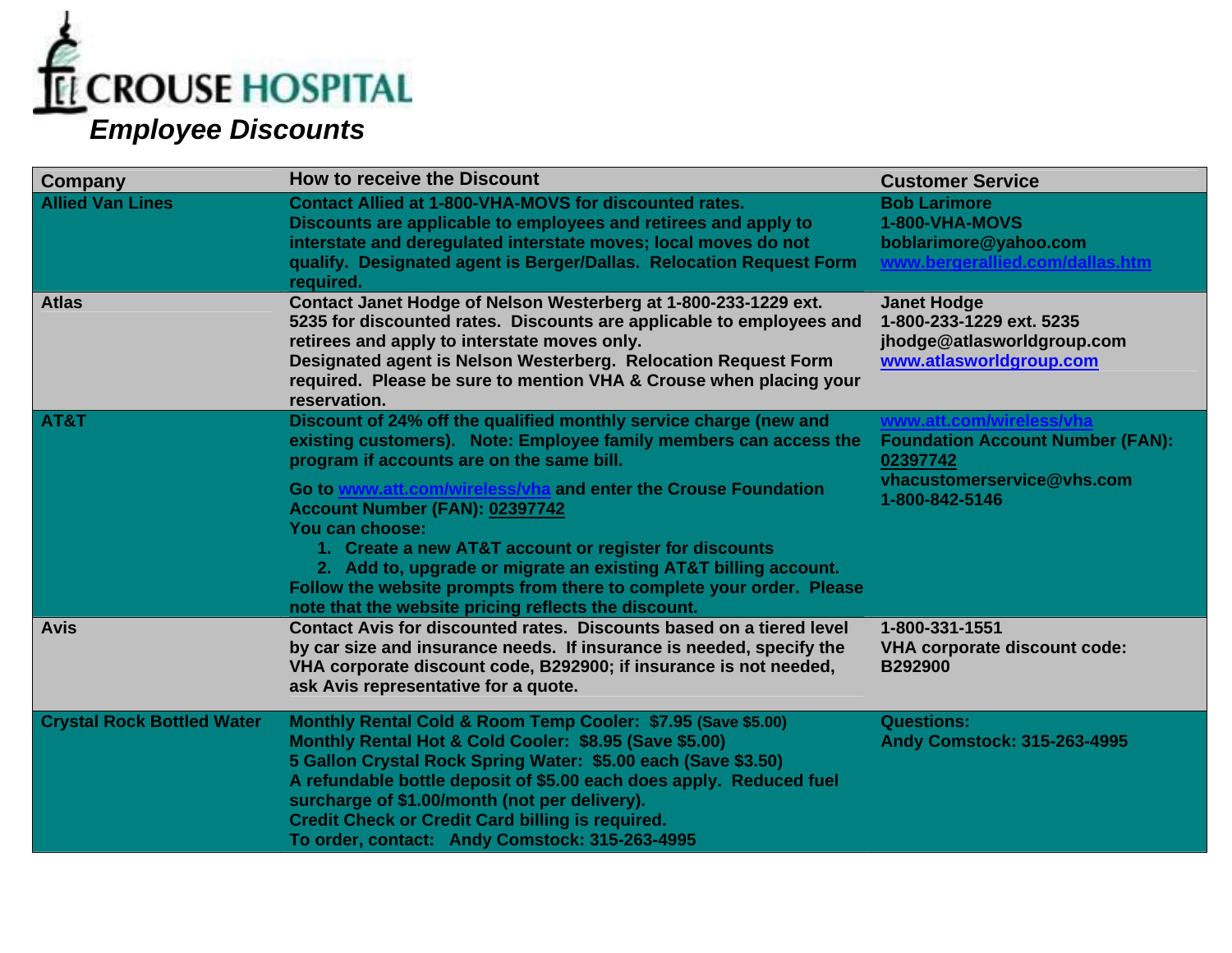| <b>Enterprise</b>       | Contact Enterprise at 1-800-261-7331 for discounted rates.<br>Discounts based on a tiered level by car size, travel type and<br>insurance needs. If traveling for business, specify the VHA corporate<br>discount code 09A4905. Specify VHA as the company.                                                                                                                                                                                                                                                                                                                                                                                                                                                                            | 1-800-261-7331<br><b>VHA corporate discount code:</b><br>09A4905                                                                                                                                                                              |
|-------------------------|----------------------------------------------------------------------------------------------------------------------------------------------------------------------------------------------------------------------------------------------------------------------------------------------------------------------------------------------------------------------------------------------------------------------------------------------------------------------------------------------------------------------------------------------------------------------------------------------------------------------------------------------------------------------------------------------------------------------------------------|-----------------------------------------------------------------------------------------------------------------------------------------------------------------------------------------------------------------------------------------------|
| <b>H&amp;R Block</b>    | Log on to www.hrblock.com/Partner/vhamembers to receive:<br>1. A coupon for \$20 off tax preparation services at participating<br><b>H&amp;R Block offices, or</b><br>2. 35% off H&R Block At Home online products and \$5 off H&R<br><b>Block At Home software products.</b>                                                                                                                                                                                                                                                                                                                                                                                                                                                          | www.hrblock.com/Partner/vhamem                                                                                                                                                                                                                |
| Scrubs123.com           | Log on to <b>www.scrubs123.com</b> to receive a 10% discount off your<br>entire order when you enter a promotional code at checkout.<br>Promotional code cards are available in Human Resources.                                                                                                                                                                                                                                                                                                                                                                                                                                                                                                                                       | <b>1-87-SCRUBS123</b>                                                                                                                                                                                                                         |
| <b>Sherwin Williams</b> | Discount of 15% off list price of household paint (excluding Design<br><b>Basics, Duration Interior &amp; Exterior coatings and Multi-Purpose</b><br>Primer). Provide the Cash Account Number: 9400-2751-9 at checkout.                                                                                                                                                                                                                                                                                                                                                                                                                                                                                                                | 1-800-4SHERWIN<br>Cash Account Number: 9400-2751-9                                                                                                                                                                                            |
| <b>Sprint / Nextel</b>  | Discount of 23% off the qualified Sprint monthly service charge and<br>13% off the qualified Nextel monthly service charge (new and existing<br>customers). Note: Employee family members can access the program<br>if accounts are on the same bill.                                                                                                                                                                                                                                                                                                                                                                                                                                                                                  | 1-888-842-9110<br>www.sprint.com/vha<br>Corporate ID: HVHA1_CRU_ZZZ<br>vhacustomerservice@vha.com<br>1-800-842-5146                                                                                                                           |
|                         | Simply go to www.sprint.com/vha and start shopping to receive the<br>23% discount. Please note that the website pricing reflects the<br>discount.                                                                                                                                                                                                                                                                                                                                                                                                                                                                                                                                                                                      |                                                                                                                                                                                                                                               |
| <b>SuiteStyles.com</b>  | This site was designed to make it easy for you to order your uniforms<br>using your Crouse employee discount! All items have been approved<br>for you to wear to work.                                                                                                                                                                                                                                                                                                                                                                                                                                                                                                                                                                 | If you have any questions while you<br>are shopping, please do not hesitate to<br>contact our dedicated customer<br>service team at<br>1-87-SCRUBS123 or via email at<br>scrubs123@medline.com.                                               |
|                         | Log on to www.SuiteStyles.com to receive 10% off:<br><b>Username: Crouse</b><br><b>Password: scrubs</b><br>Please note that the website pricing reflects the discount.                                                                                                                                                                                                                                                                                                                                                                                                                                                                                                                                                                 |                                                                                                                                                                                                                                               |
| <b>Verizon</b>          | Discount of 22% off the monthly recurring charges (MRC) for Verizon<br>calling plans with \$39.99+ monthly price plans regardless of what<br>equipment is purchased; the discount will be applied to subscriber's<br>invoice. Data feature discount is 20% and the accessory discount is<br>25%.<br>To begin the process, please visit the Employee extranet at<br>www.verizonwireless.com/discounts<br>1. Enter your location<br>2. Enter your work email address<br>3. You will receive an email from Verizon<br>4. You will need to register your phone number to have<br>your employee discount applied to your qualified line.<br>5. Click the Get Started link and scroll down the page to either<br>"Enroll Now" or "Shop Now". | Employees who do not have internet<br>access may contact Verizon Telesales<br>at 888-386-4339 to order services.<br>Note: Employee family members can<br>access the program as well, provided<br>the employee assumes financial<br>liability. |